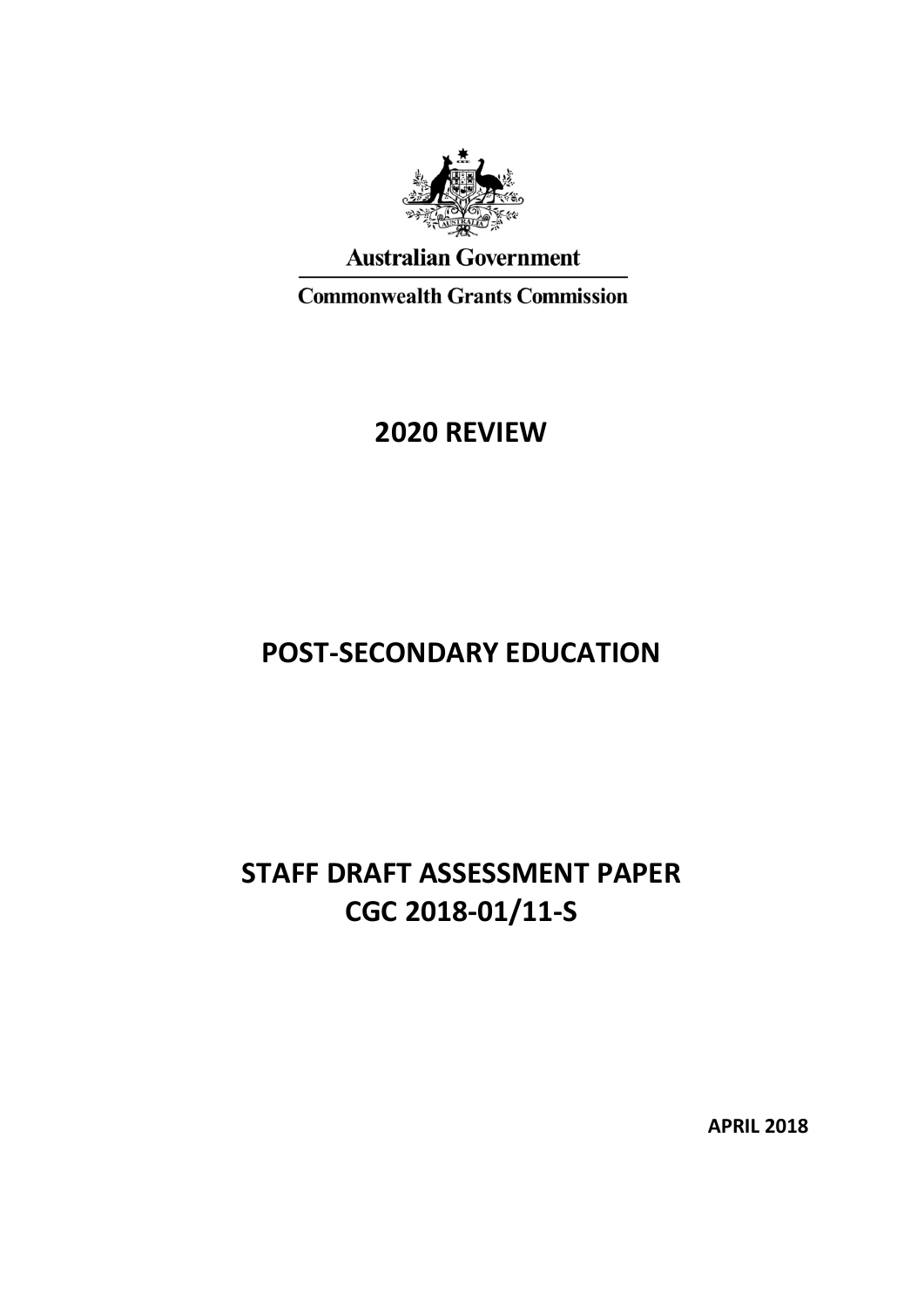| Paper issued               | 20 April 2018                                                                                                                                                                                                                                            |
|----------------------------|----------------------------------------------------------------------------------------------------------------------------------------------------------------------------------------------------------------------------------------------------------|
| Commission contact officer | Jacob Savage, 02 6229 8824, Jacob.savage@cgc.gov.au                                                                                                                                                                                                      |
| Submissions sought by      | 31 August 2018.                                                                                                                                                                                                                                          |
|                            | Submissions should be emailed in Word format to                                                                                                                                                                                                          |
|                            | secretary@cgc.gov.au.                                                                                                                                                                                                                                    |
|                            | Submissions of more than 10 pages in length should include a                                                                                                                                                                                             |
|                            | summary section.                                                                                                                                                                                                                                         |
| Confidential material      | It is the Commission's normal practice to make State<br>submissions available on its website under the CC BY licence,<br>allowing free use of content by third parties.                                                                                  |
|                            | Further information on the CC BY licence can be found on the<br>Creative Commons website (http://creativecommons.org).                                                                                                                                   |
|                            | Confidential material contained in submissions must be<br>clearly identified or included in separate attachment/s, and<br>details provided in the covering email. Identified confidential<br>material will not be published on the Commission's website. |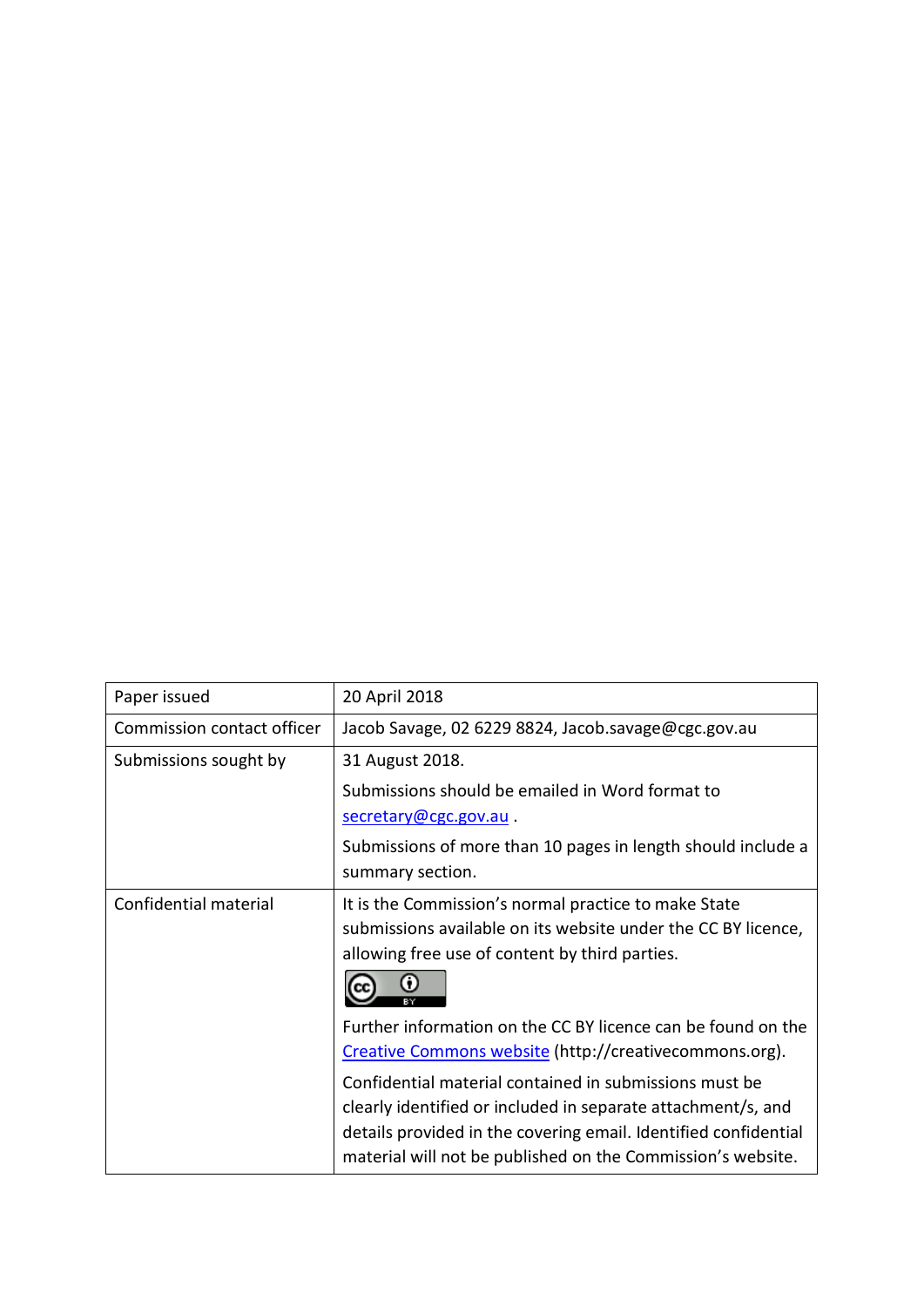# **CONTENTS**

| <b>POST-SECONDARY EDUCATION</b>     | 1 |
|-------------------------------------|---|
| <b>2015 REVIEW APPROACH</b>         | 1 |
| Services included in this category  | 1 |
| Category expenses                   | 1 |
| Data sources and assessment methods | 1 |
| <b>ISSUES AND ANALYSIS</b>          | 3 |
| Indigenous cost loading             | 3 |
| Remoteness cost loadings            | 4 |
| <b>Qualification level loading</b>  | 6 |
| Industry mix                        | 6 |
| <b>Public RTO loading</b>           | 7 |
| User charges                        | 8 |
| <b>CONCLUSION AND WAY FORWARD</b>   | 9 |
| Proposed assessment structure       | 9 |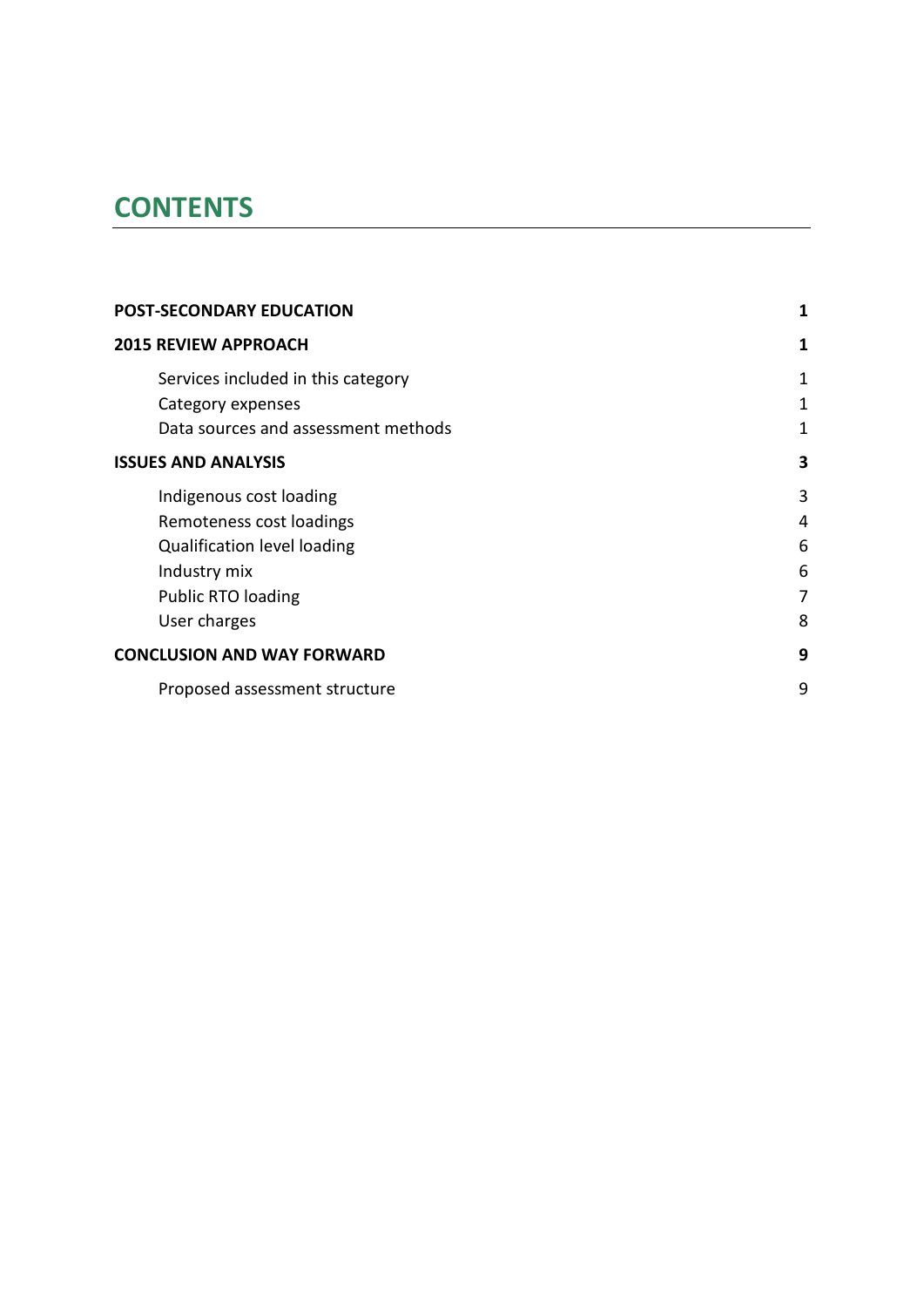# <span id="page-3-0"></span>**POST-SECONDARY EDUCATION**

1 The paper provides the Commission staff proposals for the assessment of Post-secondary education expenses for the 2020 Review.

## <span id="page-3-1"></span>**2015 REVIEW APPROACH**

### <span id="page-3-2"></span>**Services included in this category**

- 2 The Post-secondary education category covers State expenses on vocational education and training (VET) and other higher education. Most State spending on post-secondary education is for VET, with less than 5% of funding for other higher education services. State VET expenses include spending on subsidised courses provided in State government institutions, as well as subsidies provided to private training providers.
- 3 Public technical and further education (TAFE) institutes and private registered training organisations (RTOs) are the main providers of VET services in Australia. Other higher education services are generally provided by universities.

### <span id="page-3-3"></span>**Category expenses**

4 Post-secondary education expenses were \$5 billion in 2016-17 or 2% of total State operating expenses. The Post-secondary education category is not disaggregated into components.

## <span id="page-3-4"></span>**Data sources and assessment methods**

#### *Overview of assessment methods*

- 5 The assessment for Post-secondary education includes three main disabilities:
	- a socio-demographic composition (SDC) disability which recognises there are differences in the use and cost of services for different population groups and locations
	- a cross-border disability which recognises the cost to the ACT of providing post-secondary education to New South Wales residents
	- a wage costs disability which recognises that State expenses are affected by differences in wage costs between States.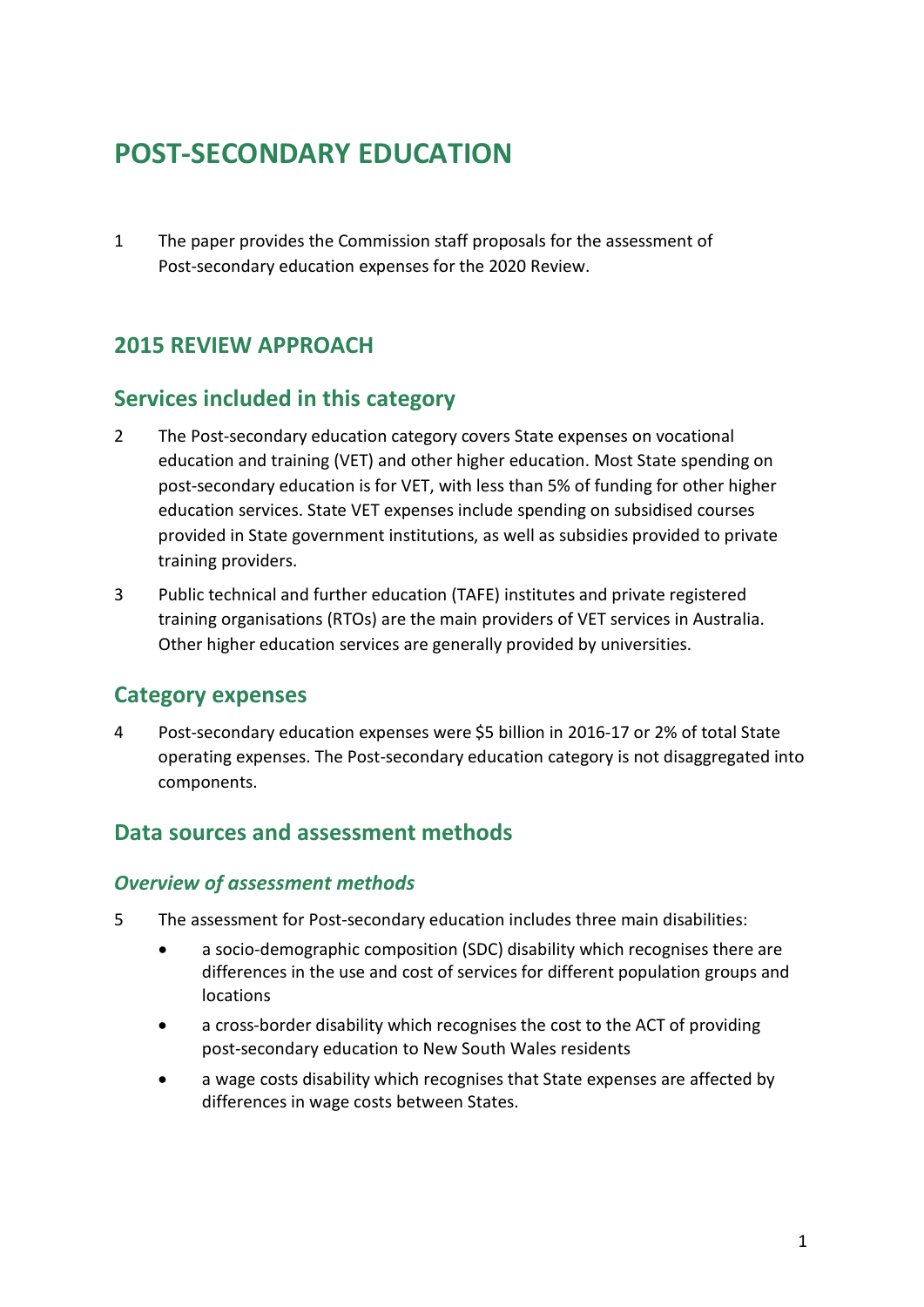#### *Data Sources*

6 Data for the SDC and cross-border assessments are sourced from the National Centre for Vocational Education Research (NCVER). The NCVER provides annual data on government funded contact hours for persons between 15 and 64 years of age. Stateprovided data on the additional cost of Indigenous students are used to calculate an Indigenous cost loading. The remoteness cost loading is based on the general regional costs gradient.

#### *SDC assessment*

7 The features of the SDC profile of the population that give rise to differences in post-secondary education costs are age, Indigenous status, remoteness and socio-economic status (SES). The disaggregation of these variables in the 2015 Review is shown in [Table 1.](#page-4-0)

<span id="page-4-0"></span>

| Table 1 | Socio-demographic breakdown, 2015 Review |  |
|---------|------------------------------------------|--|
|         |                                          |  |

| Age            | Indigenous status | Remoteness | IRSEO/NISEIFA                                                                              |
|----------------|-------------------|------------|--------------------------------------------------------------------------------------------|
| 15 to 64 years | Indigenous        | Remote     | Bottom two quintiles                                                                       |
|                | Non-Indigenous    | Non-Remote | Middle quintile                                                                            |
|                |                   |            | Top two quintiles                                                                          |
| Note:          |                   |            | IRSEO (Indigenous Relative Socioeconomic Outcomes), NISEIFA (Non-Indigenous Socio-Economic |

Index for Areas).

Source: 2015 Review, Report on General Revenue Sharing Relativities, Volume 2, page 164.

### *Cross-border service use*

8 The NCVER data allow the Commission to determine the annual hours each State provides to residents of other States. For most States the cross-border provision is not material but it is material for the ACT. A cross-border factor is calculated to measure the effect of net cross-border use for New South Wales and the ACT.

#### *Wage costs*

9 The assessment recognises that differences between the States in wage costs have a differential effect on the cost of providing post-secondary education services. These influences are measured in a similar way for most expense categories.

#### *Regional costs*

10 The assessment recognises that the cost of delivering services is higher in remote and very remote regions. A remoteness cost loading, based on the general regional costs gradient, is applied to remote and very remote contact hours. The gradient is discounted by 25% because of uncertainty about how well it reflects post-secondary education costs.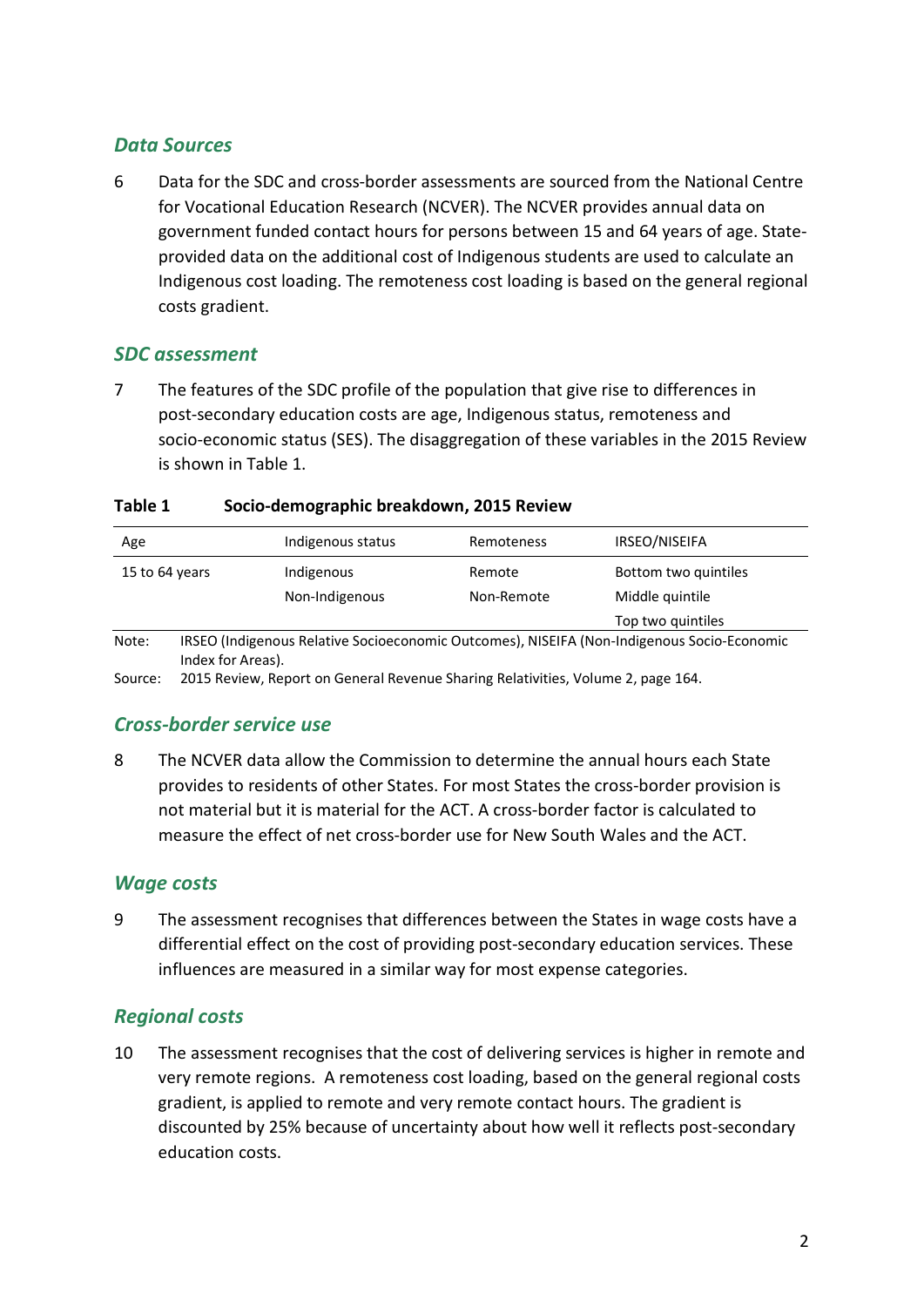#### *User charges*

11 All user charges are deducted from post-secondary education expenses before making the assessment.

#### *Investment and depreciation*

- 12 Post-secondary education accounted for 1.4% of total State assets in 2016-17. The infrastructure assessments recognise that the level of service use, including cross-border use, affects the stock of assets States require to deliver the average level of services. Interstate differences in wage levels, the price of materials and other unavoidable factors affecting the cost of infrastructure are also taken into account.
- 13 In addition, the investment assessment recognises the impact of differences between States in population growth on the need for infrastructure.

#### *GST redistribution*

14 [Table 2](#page-5-2) shows the GST redistributed for the category in the 2018 Update.

<span id="page-5-2"></span>

|                    | <b>NSW</b> | Vic | Old | WA | SA | Tas | ACT | ΝT | Redist |
|--------------------|------------|-----|-----|----|----|-----|-----|----|--------|
| Dollars million    | -22        | -51 | 19  | 25 |    |     |     |    | 73     |
| Dollars per capita | - -        | -8  | 4   | 10 |    |     | 15  | 90 | 3      |

<span id="page-5-0"></span>Source: Commission calculation for the 2018 Update.

## **ISSUES AND ANALYSIS**

## <span id="page-5-1"></span>**Indigenous cost loading**

- 15 In the 2015 Review, the Commission applied a 35% loading to Indigenous contact hours to recognise the higher cost of providing services to Indigenous students. The current Indigenous cost loading is based on data collected from States for the 2015 Review.
- 16 We observe that all States provide additional assistance for Indigenous students in one form or another including supplementary support services, fee concessions or exemptions, and cost loadings applied to subsidies for Indigenous students. The funding models of New South Wales, Victoria and Western Australia include Indigenous loadings (15%, 50% and 40% respectively). The ACT also provides an Indigenous loading of \$500 per student. Most other States provide support for Indigenous students by directly funding the services that the loadings facilitate. Support services broadly include career and course advice services, advice services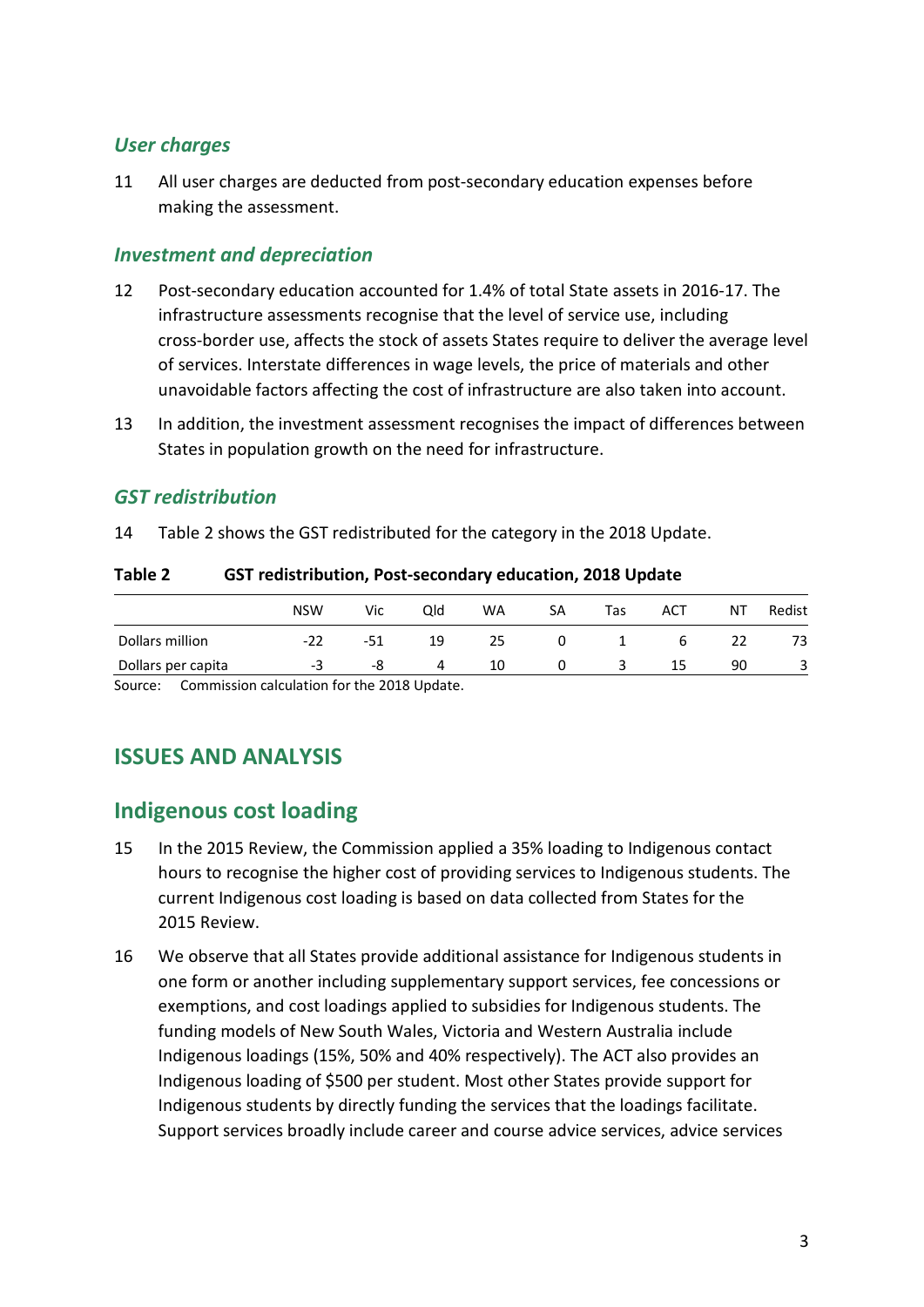for starting and running businesses, student mentoring, and assistance in finding apprenticeships and traineeships.

17 Based on these observations, staff propose to retain an Indigenous cost loading in the 2020 Review. We propose to collect new data from States to recalculate the loading for the 2020 Review.

Staff propose to recommend the Commission:

• retain the Indigenous cost loading but update the loading using State provided data reflecting current spending allocations.

## <span id="page-6-0"></span>**Remoteness cost loadings**

- 18 In the 2015 Review, the Commission recognised the higher costs of providing VET services in remote regions by applying a remoteness cost loading to remote and very remote contact hours. The cost loading was based on the general regional cost gradient derived from schools and police data because there were no post-secondary cost data available. A medium discount (25%) was applied to the general gradient before it was applied because the Commission was not sure how well it reflected what was happening in areas other than schools and police.
- 19 There remains a strong conceptual case for applying a regional cost loading in this category. We observe that all States except Tasmania and the ACT apply remoteness loadings for training delivered by RTOs located outside major cities.
- 20 Staff have calculated category specific remoteness loadings for post-secondary education which we propose to use for the 2020 Review. The new loadings are based on NCVER contact hours by delivery location and remoteness loadings sourced from State funding models. Actual State remoteness loadings are shown in [Table 3.](#page-6-1)

|                           | <b>NSW</b> | Vic (a) | Qld  | WA   | SA   | Tas (b) | ACT  | NT(c) |
|---------------------------|------------|---------|------|------|------|---------|------|-------|
| Major Cities of Australia | 1.00       | 1.01    | 1.00 | 1.00 | 1.00 | na      | 1.00 | na    |
| Inner Regional Australia  | 1.10       | 1.10    | 1.14 | 1.11 | 1.00 | 1.10    | 1.00 | na    |
| Outer Regional Australia  | 1.10       | 1.10    | 1.17 | 1.33 | 1.12 | 1.10    | 1.00 | 1.19  |
| Remote Australia          | 1.20       | 1.10    | 1.52 | 1.96 | 1.23 | 1.10    | na   | 1.26  |
| Very Remote Australia     | 1.20       | na      | 1.92 | 1.97 | 1.36 | 1.10    | na   | 1.76  |

#### <span id="page-6-1"></span>**Table 3 Actual State loadings by remoteness area**

Note: Some minor errors in the previously circulated calculations have been corrected.

(a) Victoria major cities average is non-zero as Victoria applies loadings to some postcodes that are classified as major cities by the ABS.

(b) Tasmania's loadings have been generated to account for Hobart being classified as inner regional.

(c) The Northern Territory's loadings have been adjusted to account for Darwin being classified as outer regional.

Source: Regional loadings contained in State funding models sourced from State agency websites. Staff requested data from the Northern Territory.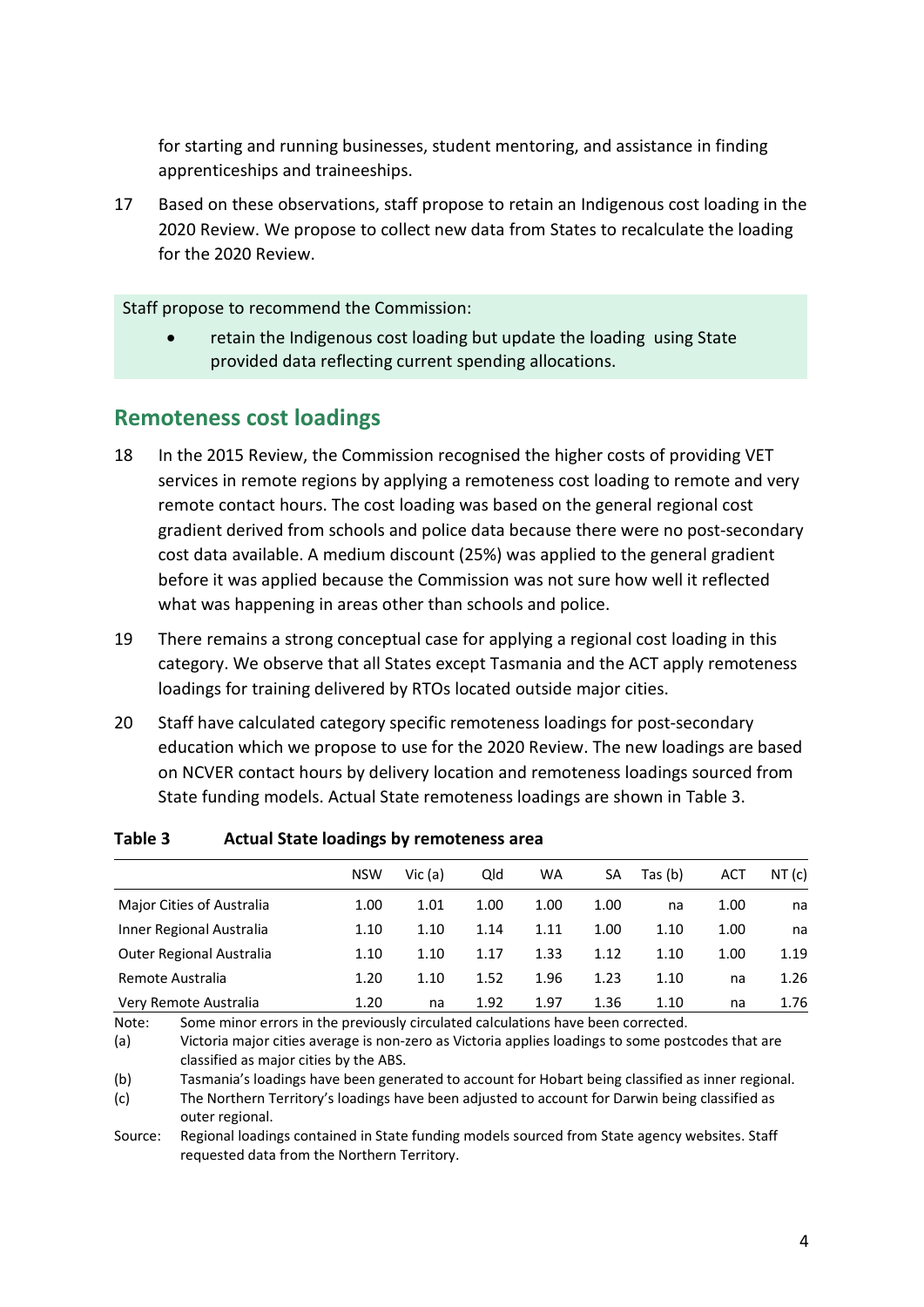21 The average loadings we have calculated for each remoteness area are shown in [Table 4. Table 4](#page-7-0) also compares the new loadings with the general regional costs gradient for the 2017 Update. States have been provided with the detailed calculations underlying the average loadings shown in [Table 4.](#page-7-0) The method we have used to calculate these remoteness cost loadings should ensure we are not including any additional costs associated with a student's Indigenous status.

<span id="page-7-0"></span>

| Table 4 | National average remotess loadings and general gradient from the |
|---------|------------------------------------------------------------------|
|         | 2018 Update                                                      |

|                           | National average<br>loading | General gradient<br>(undiscounted) | General gradient<br>(discounted) |
|---------------------------|-----------------------------|------------------------------------|----------------------------------|
| Major Cities of Australia | 1.00                        | 1.00                               | 1.00                             |
| Inner Regional Australia  | 1.10                        | 1.05                               | 1.04                             |
| Outer Regional Australia  | 1.16                        | 1.21                               | 1.16                             |
| Remote Australia          | 1.62                        | 1.45                               | 1.34                             |
| Very Remote Australia     | 1.87                        | 1.64                               | 1.48                             |

Note: Some minor errors in the previously circulated calculations have been corrected.

Source: Staff calculation based on State remoteness loadings and NCVER hours data by remoteness area.

22 In the current assessment, the remoteness cost loading is only applied to remote and very remote contact hours. Staff have tested the materiality of further disaggregating the SDC assessment to include additional remoteness areas. [Table 5](#page-7-1) shows the effect on the GST redistribution of using five remoteness areas instead of two, based on the new remoteness loadings.

<span id="page-7-1"></span>

| Table 5 | Impact on GST redistribution of new SDC breakdown and updated regional |
|---------|------------------------------------------------------------------------|
|         | cost loadings                                                          |

|                    | <b>NSW</b> | Vic | Qld | <b>WA</b> | SA | Tas | ACT | NΤ |
|--------------------|------------|-----|-----|-----------|----|-----|-----|----|
| Dollars million    | $-14$      | -13 | 17  |           | -3 |     |     | 4  |
| Dollars per capita | - 1        | - 1 |     |           | -2 |     |     | 10 |
|                    |            |     |     |           |    |     |     |    |

Source: Staff calculation U2018 basis.

- 23 We consider that the new category specific remoteness loadings are reliable and should not require discounting.
- 24 Staff will consider whether a multiplicative or additive method is needed for combining the remoteness and Indigenous cost loadings based on the degree to which the loadings interact in State funding models. In the 2015 Review, the loadings were combined using an additive method.

Staff propose to recommend the Commission:

adopt the new category specific regional cost loadings and use them in the assessment on an undiscounted basis.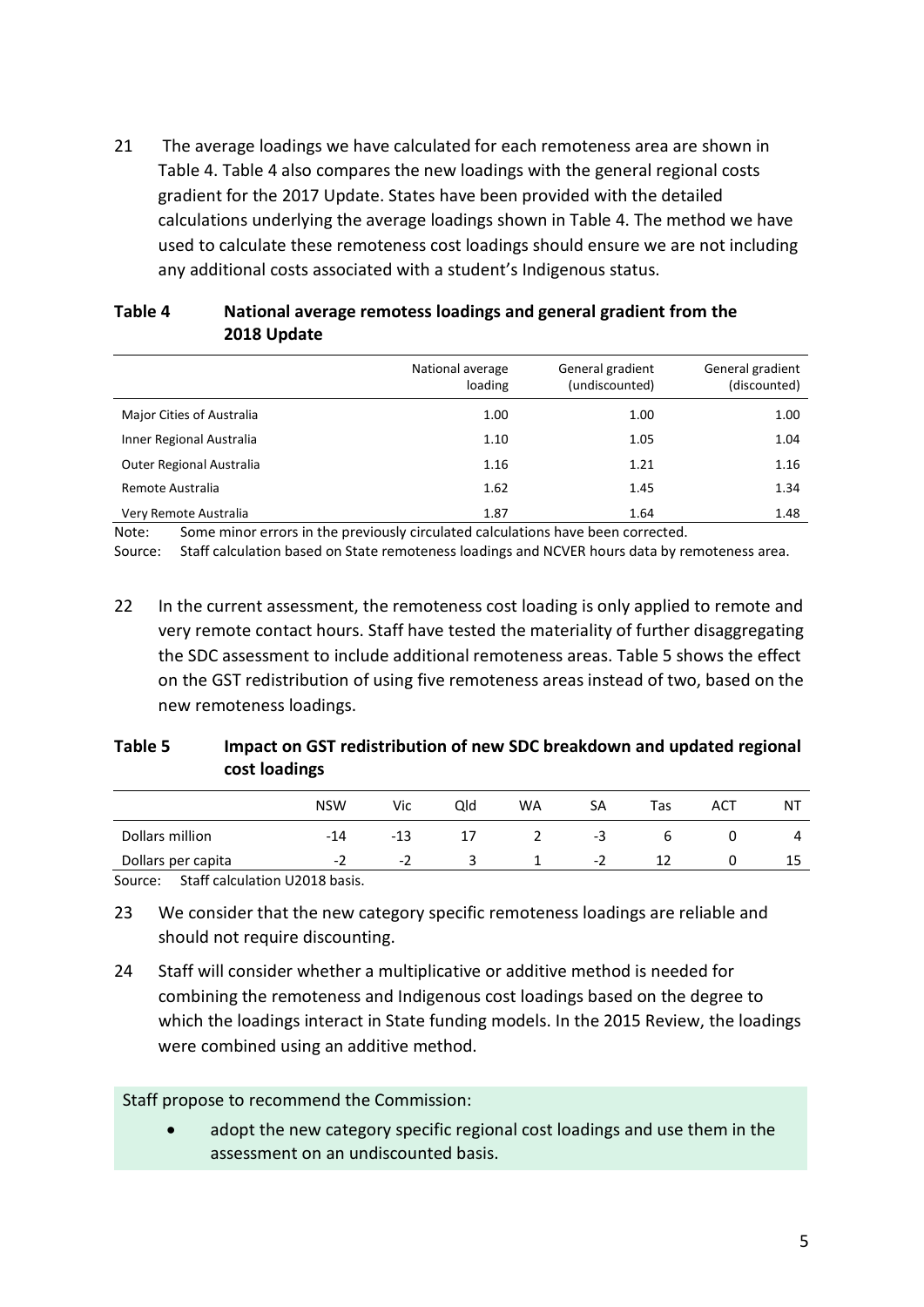## <span id="page-8-0"></span>**Qualification level loading**

- 25 We observe there is considerable variation in the subsidies provided for different qualification level courses (for example, Certificate I, II) with lower level qualifications often attracting higher subsidies. In addition, we observe that certain SDC groups are more likely to enrol in lower level qualification courses. For example, about 45% of Indigenous training hours are in foundational, Certificate I or Certificate II level courses compared to about 25% for non-Indigenous hours. This suggests there may be a case for including a qualification cost loading in the assessment.
- 26 The main obstacle to calculating a qualification cost loading will be obtaining cost data from the States classified by qualification level. To calculate the loading we would require basic subsidy data by qualification level before any other loadings are applied. If States are able to provide this information, we would combine it with NCVER contact hour data to derive an average cost loading for different qualification levels. Staff will send a draft data request to States in May 2018 asking for VET cost data by qualification level. Including a qualification level cost loading will be contingent on States providing reliable data, and it being material.

Staff propose to recommend the Commission:

• investigate if a qualification level loading should be included in the assessment to recognise that different level courses attract different subsidies.

## <span id="page-8-1"></span>**Industry mix**

- 27 The subsidies States provide for courses are based on a range of factors including staffing costs, equipment and facility costs, qualification level and the level of public benefit. This gives rise to different subsidies based on field of study or industry mix. NCVER data shows that course mixes are not the same across States (see [Figure 1\)](#page-9-1).
- 28 It is likely that the industry profile of State economies affects the types of courses students choose to complete and therefore State spending. To investigate the extent to which the economic profile of States affects spending, we would need data on State spending by field of study. Previous attempts to collect this data were not successful. Part of the problem has been that States have been unable to provide cost data by field of study on a consistent basis. In addition, Western Australia has raised concerns about the potential for State pricing policies to influence the demand for different types of courses.
- 29 Staff do not propose to progress this work given the data issues and potential for State subsidy policies to influence State course mixes.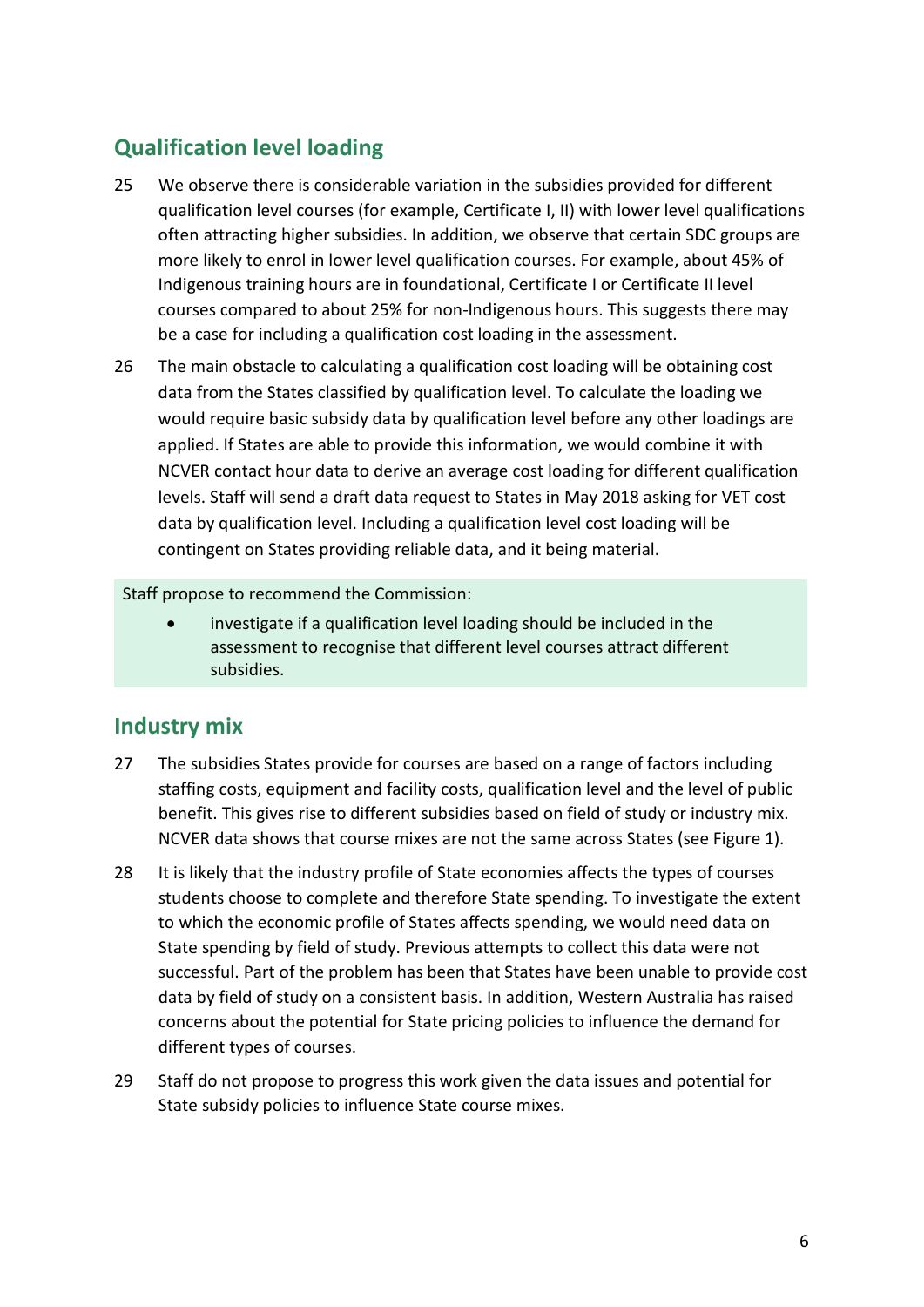

<span id="page-9-1"></span>

Staff propose to recommend the Commission:

• not include a State course mix disability because States are unlikely to be able to provide the necessary cost data and there is potential for State subsidy policies to influence the course mix.

## <span id="page-9-0"></span>**Public RTO loading**

- 30 Subsidised VET services are provided by public and private RTOs and we observe the relative importance of private RTOs differs across States. The ACT said that in a number of States, the subsidies paid for public students are higher than for private students. This would suggest that States with more students attending private RTOs face lower costs.
- 31 Staff research found that although some States provide a higher subsidy to public RTOs, this is not average policy. Also, the mix of public and private RTOs is highly policy influenced. Therefore, staff do not propose to include a disability based on the sector of the training provider.

Source: NCVER data, 2015.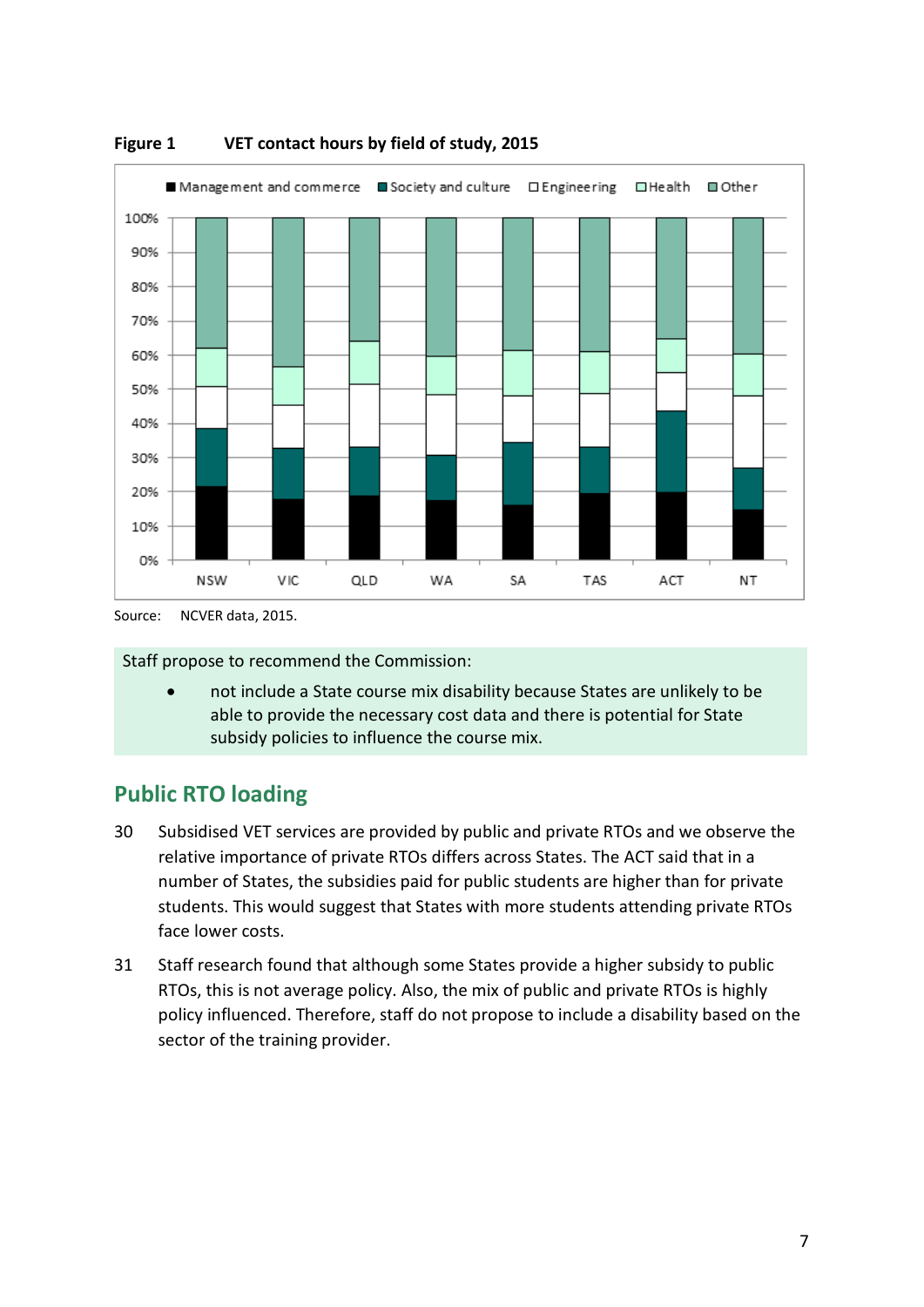#### Staff propose to recommend the Commission:

• not investigate a disability based on the sector of training providers because most States provide the same subsidy to all providers regardless of sector, and the mix of public and private providers is highly policy influenced.

## <span id="page-10-0"></span>**User charges**

- 32 User charges include fee-for-service income from full fee paying students, fees and charges from government subsidised students, and ancillary income. In the current assessment all user charges are netted off expenses before making an assessment.
- 33 It is appropriate to deduct fee-for-service revenue from State expenses before making an assessment because this revenue covers State spending on non-subsidised training and has little or no effect on State fiscal capacities. Fee-for-service income accounts for about 70% of post-secondary education revenue (see [Table 6\)](#page-10-1).
- 34 Conceptually, there is no case for netting off fees from students participating in government subsidised training courses. States with an above average need for spending on subsidised VET services are not necessarily those with the greatest capacity to cost recover because many of the high cost groups (Indigenous and low socio-economic status) are eligible for fee concessions or exemptions. Income from government subsidised students accounts for about 30% of post-secondary education revenue (see [Table 6\)](#page-10-1).

|                                                                          | <b>NSW</b> | Vic   | Qld   | <b>WA</b> | SA    | Tas   | <b>ACT</b> | NT    | Total   |
|--------------------------------------------------------------------------|------------|-------|-------|-----------|-------|-------|------------|-------|---------|
|                                                                          | \$m        | \$m   | \$m   | \$m       | \$m   | \$m   | \$m        | \$m   | \$m     |
| Fee for service income                                                   | 336        | 441   | 131   | 85        | 64    | 16    | 29         | 20    | 1 1 2 3 |
| Student fees and other                                                   |            |       |       |           |       |       |            |       |         |
| income                                                                   | 118        | 136   | 132   | 79        | 26    | 6     | 11         | 3     | 511     |
| Total                                                                    | 454        | 578   | 262   | 164       | 90    | 22    | 40         | 23    | 1634    |
|                                                                          | %          | %     | %     | %         | %     | %     | %          | %     | %       |
| Fee for service income                                                   | 74.0       | 76.4  | 49.8  | 51.9      | 71.2  | 73.4  | 71.4       | 87.1  | 68.7    |
| Student fees and other                                                   |            |       |       |           |       |       |            |       |         |
| income                                                                   | 26.0       | 23.6  | 50.2  | 48.1      | 28.8  | 26.6  | 28.6       | 12.9  | 31.3    |
| Total                                                                    | 100.0      | 100.0 | 100.0 | 100.0     | 100.0 | 100.0 | 100.0      | 100.0 | 100.0   |
| $\blacksquare$<br>$\mathbf{A}$ is a set of $\mathbf{A}$<br>$\sim$ $\sim$ |            |       |       |           |       |       |            |       |         |

#### <span id="page-10-1"></span>**Table 6 User charges for Post-secondary education, 2015**

Source: NCVER VET Finance data for 2015, available from the NCVER website.

35 In the 2015 Review, the Commission decided to net off all post-secondary education revenue. This produced a GST distribution not materially different from the more conceptually sound alternative of only netting off revenue from fee-for-service students. For this review we intend to retest the materiality of making a data adjustment to ensure only fee-for-service revenue is deducted. We consider NCVER VET finance data provides a reliable basis for identifying fee-for-service revenue. The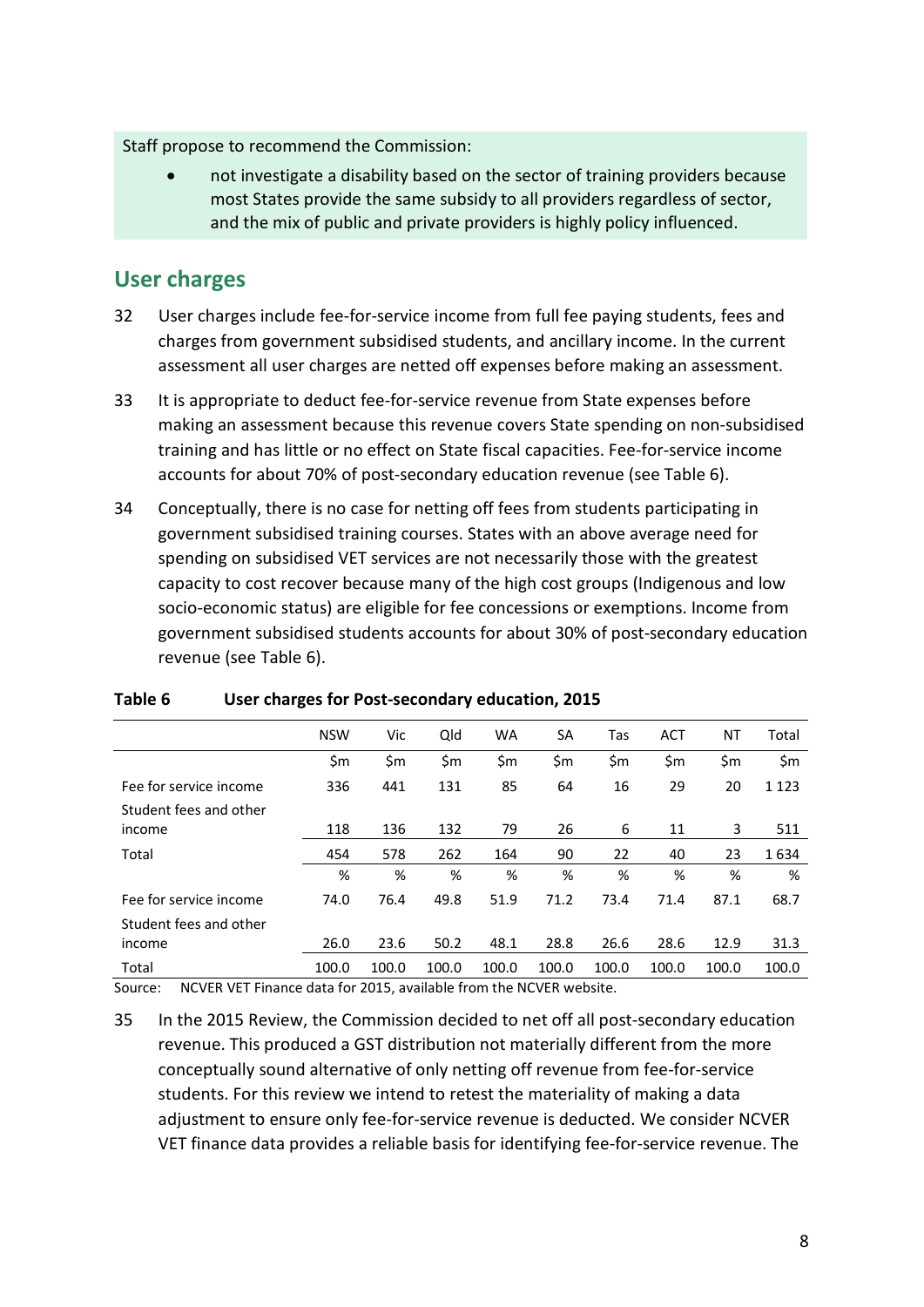materiality test for a data adjustment in the 2020 Review has tentatively been set at \$10 per capita for any State.

Staff propose to recommend the Commission:

• make a data adjustment to ensure only fee-for-service revenue is netted of expenses, if it is material.

## <span id="page-11-0"></span>**CONCLUSION AND WAY FORWARD**

- 36 There are unlikely to be any significant changes to the Post-secondary education assessment in the 2020 Review, however, staff intend to:
	- update the remoteness and Indigenous cost loadings
	- investigate qualification level as a potential cost driver
	- only deduct fee-for-service revenue from expenses, instead of all post-secondary revenue, but only if making the data adjustment is material.

### <span id="page-11-1"></span>**Proposed assessment structure**

37 Staff propose the following assessment structure for this category in the 2020 Review.

| Component                   | Component<br>expense | Disability                       | Influence measured by disability                                                                                                                                                                                                    |
|-----------------------------|----------------------|----------------------------------|-------------------------------------------------------------------------------------------------------------------------------------------------------------------------------------------------------------------------------------|
|                             | \$m                  |                                  |                                                                                                                                                                                                                                     |
| Post-secondary<br>education | 4960                 | Socio-demographic<br>composition | Recognises that for the working age<br>population certain characteristics affect the<br>use and cost of providing post-secondary<br>education services, for example, Indigenous<br>status, remoteness, qualification level and SES. |
|                             |                      | Cross-border                     | Recognises the cost to the ACT of providing<br>post-secondary education to New South Wales<br>residents.                                                                                                                            |
|                             |                      | Wage costs                       | Recognises differences in wage costs between<br>States.                                                                                                                                                                             |

#### **Table 7 Proposed Post-secondary education category structure**

Source: Staff proposal.

#### *Data and information sought from States*

38 [Table 8](#page-12-0) shows the data and other information being sought from States to assist with the development of this assessment.